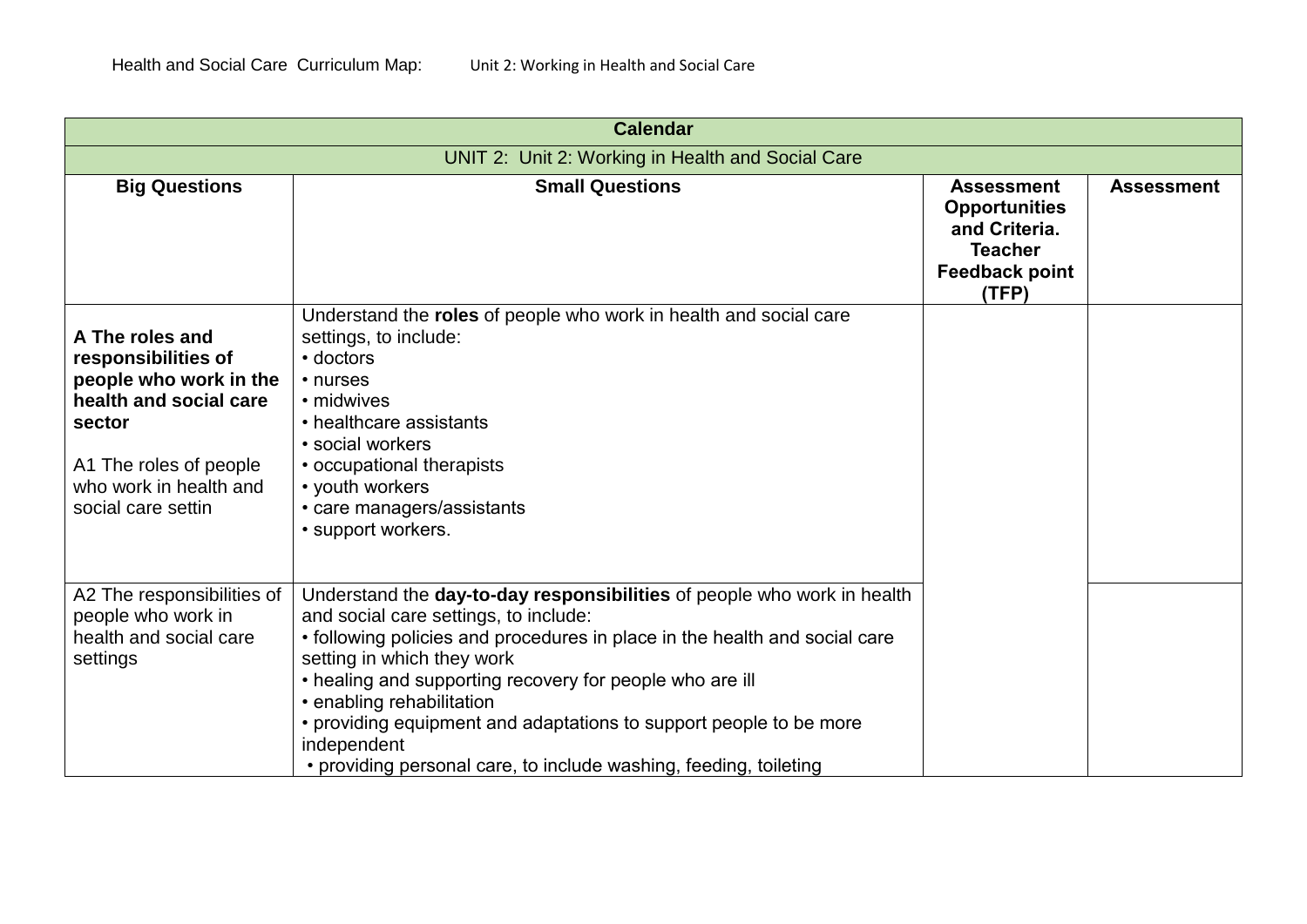|                                                      | • supporting routines of service users, to include day-to-day family life,<br>education, employment, leisure activities<br>• assessment and care and support planning, involving service users and |  |
|------------------------------------------------------|----------------------------------------------------------------------------------------------------------------------------------------------------------------------------------------------------|--|
|                                                      | their families.                                                                                                                                                                                    |  |
| A3 Specific                                          | Applying care values and principles.                                                                                                                                                               |  |
| responsibilities of people<br>who work in health and | • Promoting anti-discriminatory practice by:<br>implementing codes of practice and policies that identify and challenge                                                                            |  |
| social care settings                                 | discrimination in specific health and social care settings                                                                                                                                         |  |
|                                                      | adapting the ways health and social care services are provided for                                                                                                                                 |  |
|                                                      | different types of service users.                                                                                                                                                                  |  |
|                                                      | <b>Empowering individuals, to include:</b>                                                                                                                                                         |  |
|                                                      | putting the individual at the heart of service provision and promoting                                                                                                                             |  |
|                                                      | individualised care                                                                                                                                                                                |  |
|                                                      | promoting and supporting individuals' rights to dignity and independence                                                                                                                           |  |
|                                                      | providing active support consistent with beliefs, cultures and preferences                                                                                                                         |  |
|                                                      | of health and social care service users                                                                                                                                                            |  |
|                                                      | supporting individuals who need health and social care services to                                                                                                                                 |  |
|                                                      | express their needs and preferences promoting the rights, choices and                                                                                                                              |  |
|                                                      | wellbeing of individuals who use health and social care services                                                                                                                                   |  |
|                                                      | balancing individual rights to health and social care services with the                                                                                                                            |  |
|                                                      | rights of other service users and staff                                                                                                                                                            |  |
|                                                      | dealing with conflict in specific health and social care settings, to include                                                                                                                      |  |
|                                                      | GP surgeries, hospital wards, residential care homes for the elderly,                                                                                                                              |  |
|                                                      | residential care homes for vulnerable children and young adults, and                                                                                                                               |  |
|                                                      | domiciliary care settings.                                                                                                                                                                         |  |
|                                                      | Ensuring safety - how people who work in health and social care ensure                                                                                                                             |  |
|                                                      | safety for individuals and staff through:                                                                                                                                                          |  |
|                                                      | use of risk assessments                                                                                                                                                                            |  |
|                                                      | safeguarding and protecting individuals from abuse                                                                                                                                                 |  |
|                                                      |                                                                                                                                                                                                    |  |
|                                                      |                                                                                                                                                                                                    |  |
|                                                      | illness prevention measures, to include clean toilets, hand-washing<br>facilities, safe drinking water<br>control of substances harmful to health                                                  |  |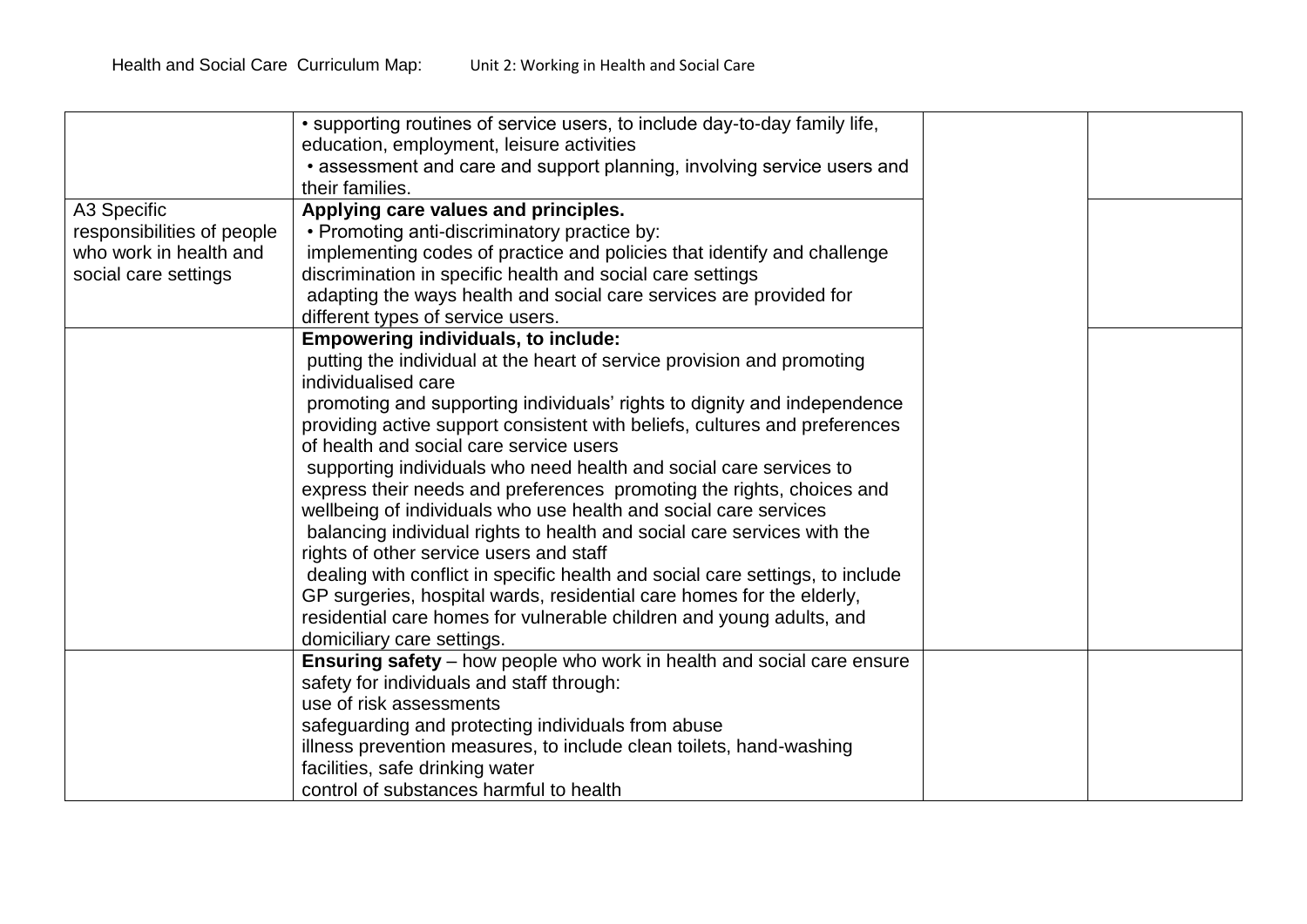| use of protective equipment and infection control<br>reporting and recording accidents and incidents<br>complaints procedures<br>provision of first-aid facilities                                                                                                                                                                                                                                                                                                                                                                                                                                                                                                                                                            |  |
|-------------------------------------------------------------------------------------------------------------------------------------------------------------------------------------------------------------------------------------------------------------------------------------------------------------------------------------------------------------------------------------------------------------------------------------------------------------------------------------------------------------------------------------------------------------------------------------------------------------------------------------------------------------------------------------------------------------------------------|--|
| Information management and communication - ways of promoting<br>effective communication and ensuring confidentiality through:<br>applying requirements of the data protection legislation<br>adhering to legal and workplace requirements specified by codes of<br>practice in specific health and social care settings<br>the recording, storage and retrieval of medical and personal information,<br>to include electronic methods, mobile phones, social media, written<br>records, use of photographs o maintaining confidentiality to safeguard<br>service users<br>respecting the rights of service users where they request confidentiality<br>following appropriate procedures where disclosure is legally required. |  |
| Being accountable to professional bodies - how employees are<br>accountable to professional bodies, to include:<br>following codes of professional conduct<br>being familiar with/applying current codes of practice<br>ensuring that revalidation procedures are followed<br>following safeguarding regulations<br>following procedures for raising concerns/whistleblowing                                                                                                                                                                                                                                                                                                                                                  |  |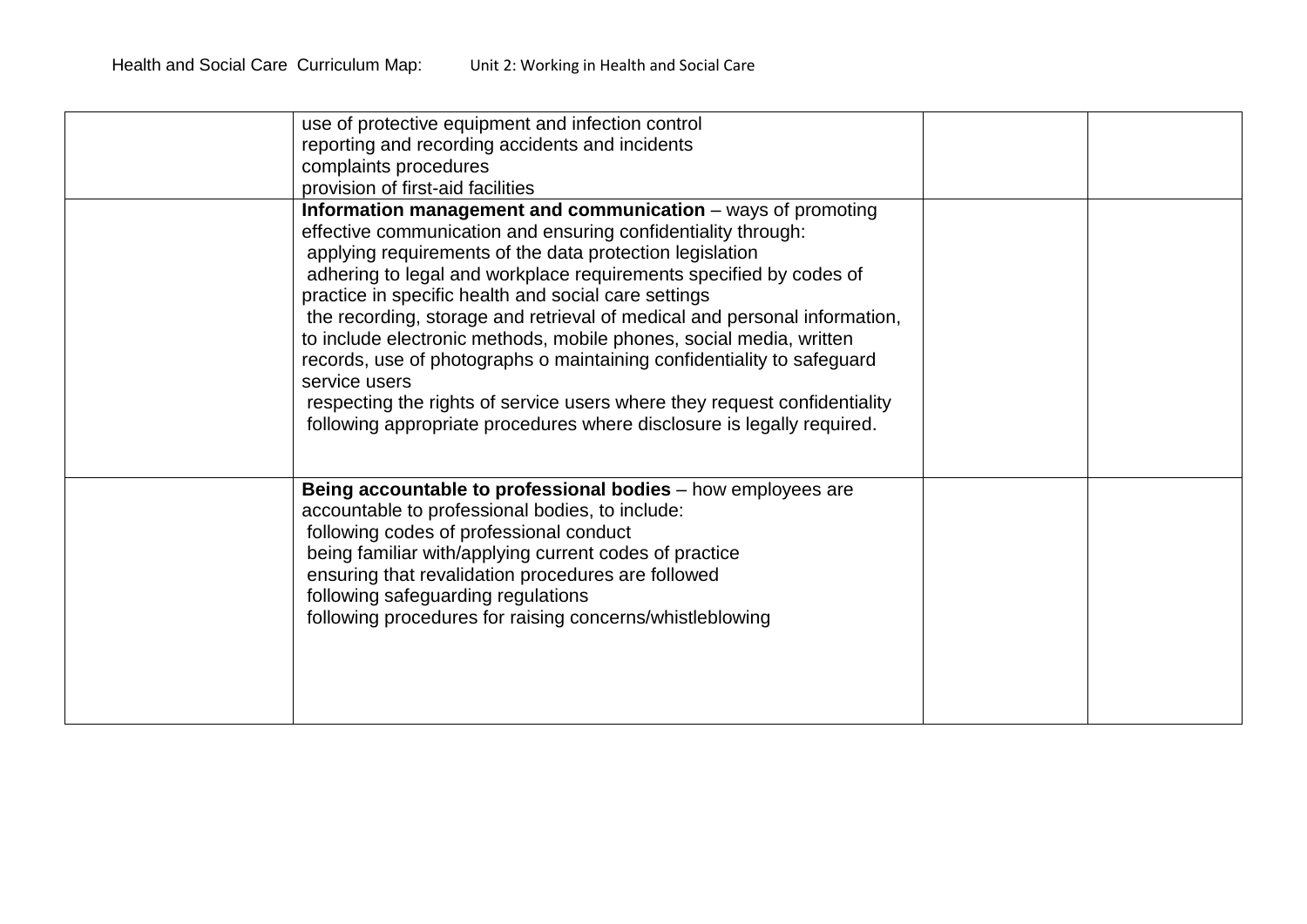| A4 Multidisciplinary<br>working in the health and<br>social care sector            | Partnership working, to include:<br>• the need for joined-up working with other service providers<br>• ways service users, carers and advocates are involved in planning,<br>decision-making and support with other service providers<br>• holistic approaches.                 |  |
|------------------------------------------------------------------------------------|---------------------------------------------------------------------------------------------------------------------------------------------------------------------------------------------------------------------------------------------------------------------------------|--|
| A5 Monitoring the work of<br>people in health and<br>social care settings          | How the work of people in health and social care settings is monitored, to<br>include:<br>• line management<br>• external inspection by relevant agencies<br>• whistleblowing<br>• service user feedback<br>• criminal investigations                                           |  |
| <b>B</b> The roles of<br>organisations in the<br>health and social care<br>sector  |                                                                                                                                                                                                                                                                                 |  |
| B1 The roles of<br>organisations in providing<br>health and social care<br>service | Ways services are provided by:<br>the public sector: - NHS Foundation Trusts, to include hospitals, mental<br>health services and community health services<br>- adult social care<br>- children's services<br>- GP practices<br>o the voluntary sector<br>o the private sector |  |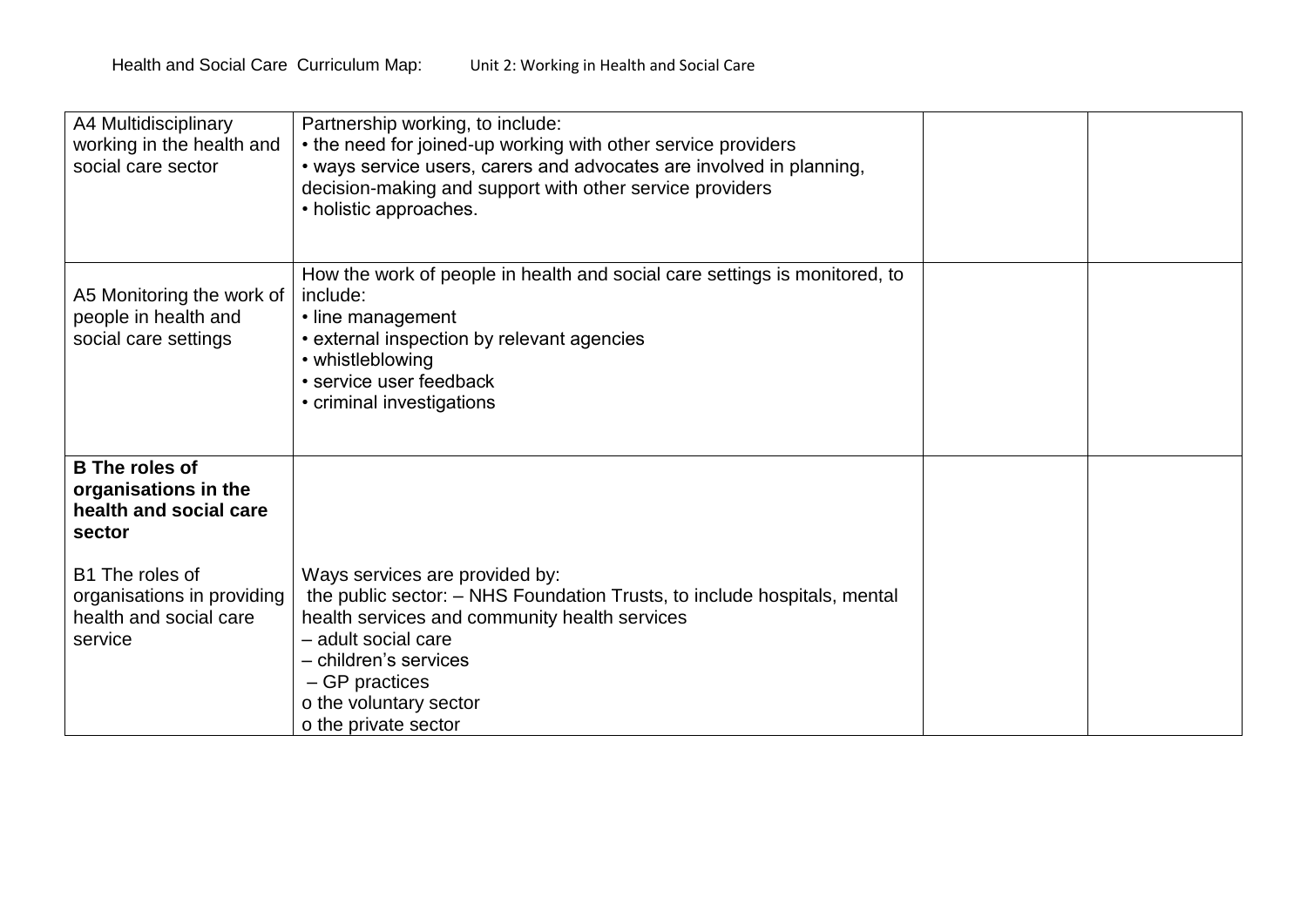|                                                                         | Settings where health and social care services are provided to meet<br>different needs, to include:<br>hospitals<br>day care units<br>hospice care<br>residential care<br>domiciliary care<br>the workplace. |  |
|-------------------------------------------------------------------------|--------------------------------------------------------------------------------------------------------------------------------------------------------------------------------------------------------------|--|
| B2 Issues that affect<br>access to services                             | Referral.<br>• Assessment.<br>• Eligibility criteria.<br>• Barriers to access, to include specific needs, individual preferences,<br>financial, geographical, social, cultural                               |  |
| <b>B3 Ways organisations</b><br>represent interests of<br>service users | To include:<br>• charities/patient groups<br>• advocacy<br>• complaints policies<br>• whistleblowing policies                                                                                                |  |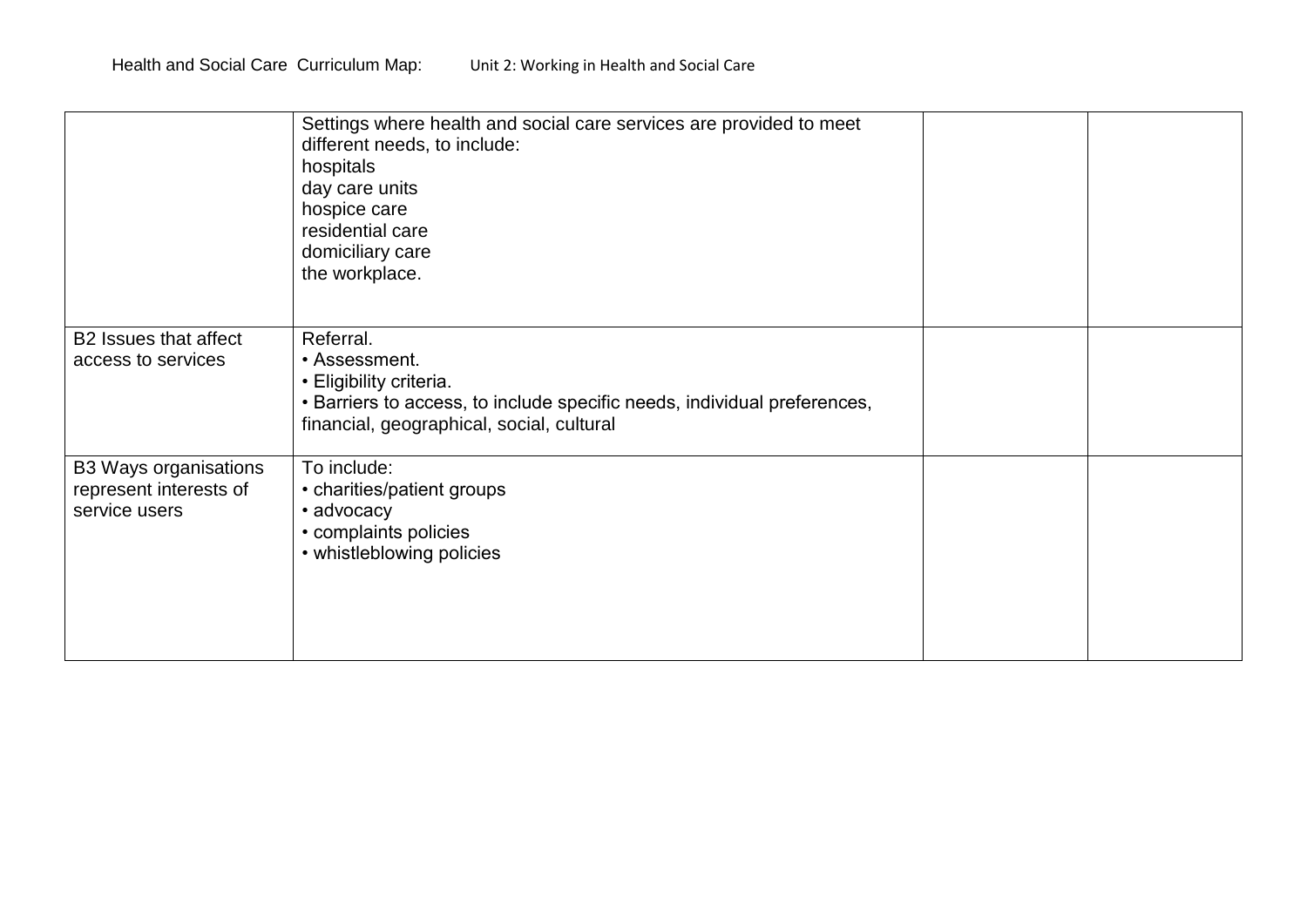| <b>Calendar</b>                                            |                                                                                                                                                                                                         |                 |
|------------------------------------------------------------|---------------------------------------------------------------------------------------------------------------------------------------------------------------------------------------------------------|-----------------|
|                                                            |                                                                                                                                                                                                         |                 |
| <b>Big Questions</b>                                       | <b>Small Questions</b>                                                                                                                                                                                  | <b>Homework</b> |
| B4 The roles of<br>organisations that                      | The ways organisations regulate and inspect health and<br>$\bullet$<br>social care services, and the people who work in them.                                                                           |                 |
| regulate and inspect<br>health and social care<br>services | Organisations that regulate or inspect health and social care<br>$\bullet$<br>services. (Learners should study organisations relevant to<br>either England, Wales or Northern Ireland; they do not need |                 |
|                                                            | to study organisations relevant to all UK countries.)<br>• In England:                                                                                                                                  |                 |
|                                                            | Care Quality Commission (CQC)<br>Ofsted.                                                                                                                                                                |                 |
|                                                            | The roles of organisations which regulate or inspect health and<br>social care services, to include:                                                                                                    |                 |
|                                                            | how regulation and inspections are carried out<br>how organisations and individuals respond to regulation and<br>inspection                                                                             |                 |
|                                                            | changes in working practices required by regulation and inspection<br>how services are improved by regulation and inspection.                                                                           |                 |
|                                                            | Organisations that regulate professions in health and social care<br>services.                                                                                                                          |                 |
|                                                            | $\cdot$ In England:<br>Nursing and Midwifery Council (NMC)<br>Health and Care Professions Council (HCPC)                                                                                                |                 |
|                                                            | General Medical Council (GMC).                                                                                                                                                                          |                 |
|                                                            | • The roles of organisations which regulate professions in health<br>and social care services, to include:                                                                                              |                 |
|                                                            | how regulation is carried out                                                                                                                                                                           |                 |
|                                                            | how organisations and individuals respond to regulation                                                                                                                                                 |                 |
|                                                            | the changes in working practices required by regulation                                                                                                                                                 |                 |
|                                                            | how services are improved by regulation.                                                                                                                                                                |                 |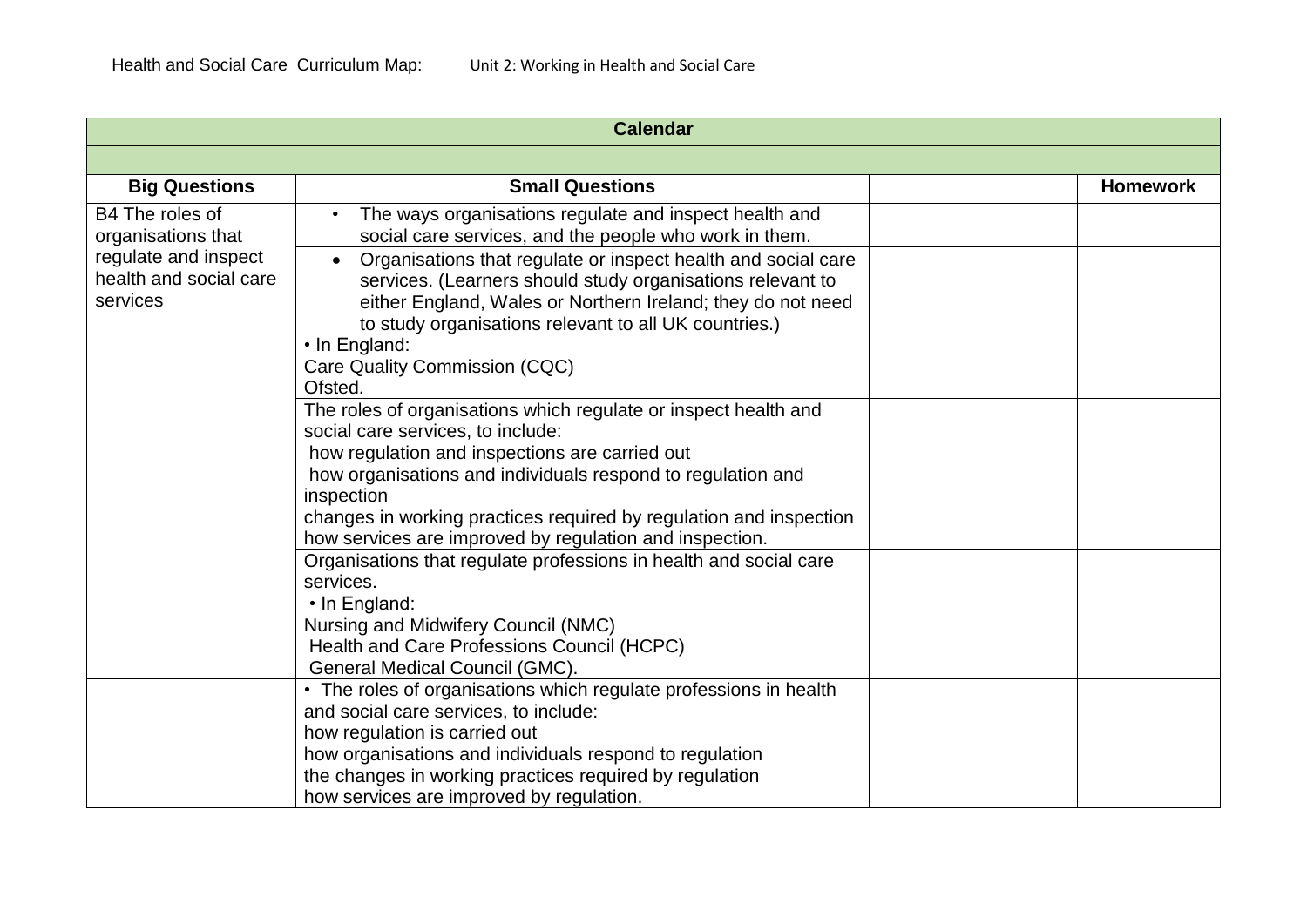| <b>B5 Responsibilities of</b> | Responsibilities of organisations that provide health and social care |  |
|-------------------------------|-----------------------------------------------------------------------|--|
| organisations towards         | services, to include ensuring employees:                              |  |
| people who work in            | • understand how to implement the organisation's codes of             |  |
| health and social care        | practice • meet National Occupational Standards (NOS)                 |  |
| settings                      | • undertake continuing professional development (CPD)                 |  |
|                               | • are safeguarded through being able to:                              |  |
|                               | have internal/external complaints dealt with properly                 |  |
|                               | take part in whistleblowing                                           |  |
|                               | have membership of trades unions/professional associations            |  |
|                               | follow protocols of regulatory bodie                                  |  |
| C Working with                | . Ill health, both physical and mental.                               |  |
| people with specific          | • Learning disabilities.                                              |  |
| needs in the health           | • Physical and sensory disabilities.                                  |  |
| and social care               | • Age categories to include:                                          |  |
| sector                        | early years                                                           |  |
|                               | later adulthood.                                                      |  |
| C1 People with                |                                                                       |  |
| specific needs                |                                                                       |  |